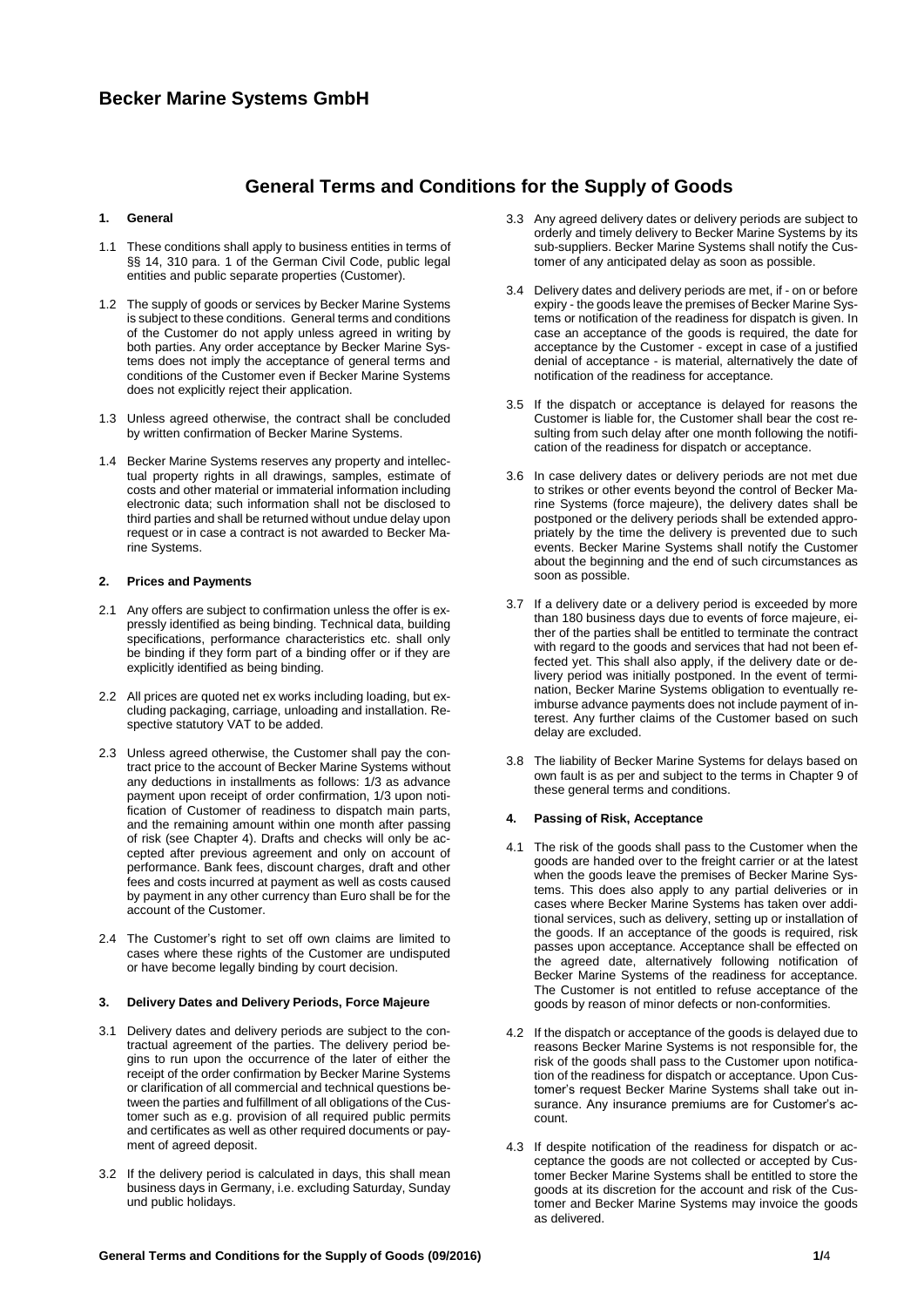4.4 Becker Marine Systems shall be entitled to partial deliveries as far as such partial deliveries are acceptable to the Customer.

### **5. Retention of Title**

- 5.1 Becker Marine Systems reserves title to the goods until receipt of full and final payment under the respective contract.
- 5.2 For the period of such retention of title and until full and final payment to Becker Marine Systems the Customer shall insure the goods against damage and loss for its own account. The terms of such insurance shall provide for assignment of the benefits and rights under the insurance to Becker Marine Systems. Upon request of Becker Marine Systems the Customer shall provide a copy of the insurance certificate and adequate evidence for the payment of the insurance premium.
- 5.3 The Customer shall be entitled to resell the goods in the course of its usual business operations. Herewith, the Customer assigns to Becker Marine Systems its rights out of such resale as security for any payment obligations vis-àvis Becker Marine Systems and Becker Marine Systems accepts such assignment. The assignment is limited to the amount of the existing payment obligations. Upon request of Becker Marine Systems, the Customer shall disclose the assignment to its buyers. The Customer shall be entitled to collect payment for the resale of the goods on behalf of Becker Marine Systems. The right of Becker Marine Systems to collect payment of the goods resold by Customer is explicitly reserved. Upon request of Becker Marine Systems the Customer shall provide Becker Marine Systems with all necessary information and shall hand over all documents required for such collection of payment.
- 5.4 Any processing of the goods to which Becker Marine Systems has reserved the title or combination of such goods with other goods shall be for the benefit of Becker Marine Systems. Becker Marine Systems shall become joint owner of the resulting goods in proportion to the value of the goods.
- 5.5 Insofar as the value of the abovementioned securities exceed the secured claims by more than ten (10) percent, Becker Marine Systems will release securities of its choice and in the exceeding amount upon the Customer's request.
- 5.6 In case of a breach of contract by the Customer, particularly in case of late or delayed payment, Becker Marine Systems, following a reminder, shall be entitled to take back the goods and the Customer shall be obliged to immediately return and hand over the goods to Becker Marine Systems. For purpose of taking repossession of the goods Becker Marine Systems shall be entitled to enter the premises of the Customer. The enforcement of Becker Marine Systems rights in regard of the retention of title to the goods or the attachment of the goods do not require a prior termination of this contract.
- 5.7 The Customer shall not be entitled to pledge or to transfer the goods by way of security. The Customer shall immediately notify Becker Marine Systems of any seizure or any other disposition by a third party in regard of the goods.

## **6. Warranty**

6.1 Becker Marine Systems warrants the goods against defects in the quality of material and workmanship in accordance with the provisions of this chapter 6 by exclusion of any further claims, notwithstanding the provisions of Chapter 9.

- 6.2 Technical specifications, in particular details with regard to performance characteristics, shall not be deemed guaranteed by Becker Marine Systems unless expressly agreed so in writing by Becker Marine Systems.
- 6.3 Any defects in the goods for which Becker Marine Systems is responsible shall be remedied by Becker Marine Systems at Becker Marine Systems' choice either by – if necessary repeated – repair or by delivery of new parts. The number of repeated remedying trials to be accepted by the Customer shall depend on the circumstances of each respective case and the principles of good faith. Upon discovery of any defects in the goods, the Customer shall immediately notify Becker Marine Systems thereof in writing without undue delay. Upon request of Becker Marine Systems, the title to replaced parts shall be transferred to Becker Marine Systems. The Customer's right to rescind from the contract or to reduce the contract price in case the abovementioned remedial action fails remains unaffected.
- 6.4 In case defects have to be remedied abroad, Becker Marine Systems' liability to bear the cost and expenses for remedial actions shall be limited to the cost and expenses that would have been incurred, if such remedial actions had been performed at the premises of Becker Marine Systems. Any additional cost and expenses for air or express freight shall be for the Customer's account.
- 6.5 The warranty period for the goods shall be individually agreed by the parties. Unless agreed otherwise, Becker Marine Systems shall warrant the goods for twelve (12) months from the passing of risk as per Chapter 4 above. In case of death, physical injury or harm to health as well as damages caused by gross negligence or intention the statutory limitation periods do apply (§ 309 No. 7a, b of the German Civil Code).
- 6.6 Becker Marine Systems warrants any remedial work or replaced parts to the extent it warrants the original goods provided that the remedial actions have been performed or arranged by Becker Marine Systems. The warranty period for such remedial work or replaced parts is six (6) months from the completion of the remedial work or the delivery of new parts, but in any case not exceeding an overall warranty period of eighteen (18) months, beginning with the initial handing over of the goods to the Customer or the freight carrier or acceptance of the goods respectively.
- 6.7 For the performance of any necessary remedial actions, the Customer shall allow for the required time and opportunity for such remedial actions and shall on its own account provide for support by its employees, machines and facilities and shall perform supporting work. Any additional cost and expenses for overtime work shall be for the Customer's account.
- 6.8 Becker Marine Systems shall not be liable to remedy defects originating from normal wear and tear, defects caused by inadequate storage, use or exposure, chemical or electrical influences or other circumstances occurring after passing of risk to the Customer and for which Becker Marine Systems is not liable for.
- 6.9 Warranty rights of the Customer are excluded, if
	- the erection, installation or commissioning of the goods by the Customer or a third party has not been performed in accordance with the instructions of Becker Marine Systems or for other reasons has been performed inappropriately;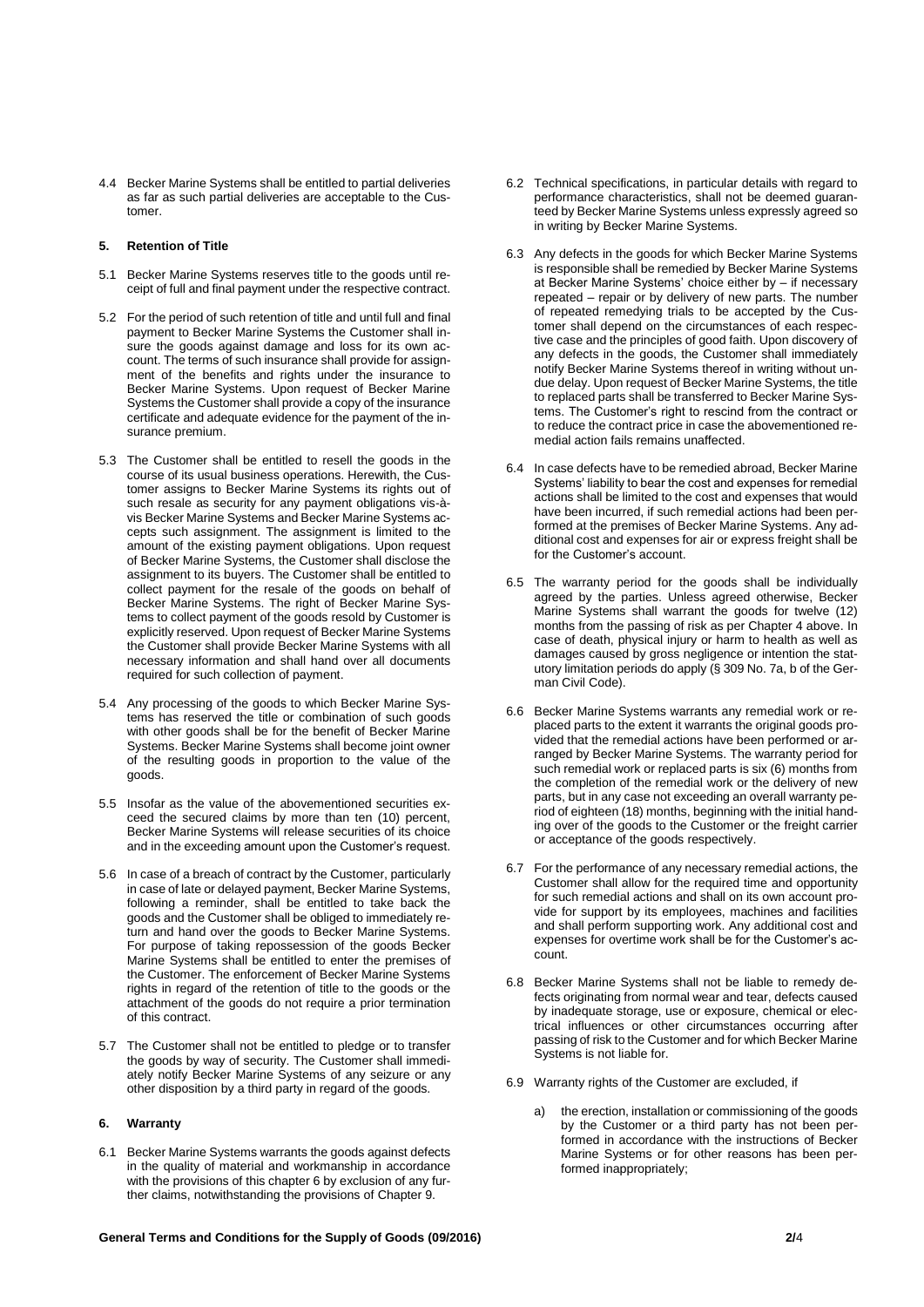- b) the Customer or a third party do not follow the instructions of Becker Marine Systems for the handling, maintenance and inspection of the goods;
- c) the Customer or any third party make any changes to or perform any repairs of the goods without the prior written consent or authorization of Becker Marine Systems;
- d) spare parts not provided or authorized by Becker Marine Systems are used;
- e) defects in the goods are caused by materials or parts delivered by the Customer or following construction prescriptions or instructions provided by the Customer.

## **7. Right of Cancellation of Customer**

- 7.1 The Customer shall only be entitled to cancel this contract by notice in writing, if
	- a) the performance of the obligations of Becker Marine Systems under this contract definitely have become impossible. In case of partial impossibility, the Customer shall only be entitled to cancellation of the entire contract, if the Customer can prove that the partial delivery is of no interest to the Customer. Otherwise, the Customer shall be obliged to pay the respective contract price for the partial delivery. In case the impossibility occurs during Customer's delay in accepting the goods or the impossibility is caused by the sole or predominant default of the Customer, the Customer shall remain bound by its obligations under the contract;
	- b) Becker Marine Systems does not meet the contractual delivery dates or periods, the Customer has set a reasonable additional time limit in writing and this additional time limit was exceeded by Becker Marine Systems for other reasons than stipulated in Chapter 3.6. The Customer shall bear the burden of proof for the exceeding of the contractual delivery dates and periods and the exceeding of the additional time limit;
	- c) the Customer in writing has set a reasonable time limit for remedying a defect Becker Marine Systems is liable for in accordance with Chapter 6 and such time limit is exceeded effectless for reasons for that Becker Marine Systems is responsible for.
- 7.2 In case of Chapter  $7.1 \text{ b}$  c) the Customer shall only be entitled to cancel the contract, if Becker Marine Systems did not properly perform its contractual obligations and this failure to comply with the contractual obligations constitutes a major non-conformity.
- 7.3 Otherwise Chapter 9.2 does apply.

#### **8. Right of Cancellation of Becker Marine Systems**

8.1 Becker Marine Systems shall be entitled to cancel the contract, in whole or in part, without setting of a time limit, if after having concluded the contract it becomes apparent that the performance of Customer's obligations under this contract are endangered because of lacking capacity, for example, if insolvency proceedings on the assets of the Customer have been commenced.

## **9. Liability**

- 9.1 If the goods are not fit for the contractually foreseen purpose due to a fault of Becker Marine Systems as a result of incorrect or failing consultancy, incorrect instructions for operation or maintenance or default of other contractual accessory obligations of Becker Marine Systems, the provisions of Chapter 6 and 9 shall apply to the exclusion of any further claims of the Customer.
- 9.2 For damages other than damages to the goods, Becker Marine Systems shall – for what ever legal reason – only be liable
	- (a) in case of intention or gross negligence;
	- (b) in case of culpable injury of life, physical injury or harm to health;
	- (c) in case of defects that have been fraudulently concealed or the absence of which has been guaranteed by Becker Marine Systems;
	- (d) in case of breach of material contractual obligations;
	- (e) in cases of product liability for physical injuries or damages to property according to the Product Liability Act (*Produkthaftungsgesetz*).
- 9.3 In case of a contract with a ship-owner or agent on goods that are deployed on ships as well as in case of performance of services on board of ships, Becker Marine Systems shall not be liable for gross negligence with regard to the duty to exercise proper care or contractual accessory obligations of ordinary vicarious agents.
- 9.4 In cases of negligent breach of material contractual obligations as per Chapter 9.2.(d) above, Becker Marine Systems' liability shall be limited to the typical and reasonably foreseeable damage.
- 9.5 In case of delay in delivery Becker Marine Systems, after a grace period of one (1) week, is obliged to pay liquidated damages to the Customer in an amount equal to one (1) percent of the contract price of the delayed goods for each full week of delay, but in any case not exceeding five (5) percent of the contract price of the delayed goods. Any further claims of the Customer against Becker Marine Systems due to delay in delivery are excluded.
- 9.6 Any further liability of Becker Marine Systems towards the Customer is excluded.

## **10. Assignment of Rights and Obligations**

The Customer shall not be entitled to any assignment of its contractual rights and obligations without prior written approval of Becker Marine Systems.

## **11. Statute of Limitations**

In the absence of any explicit deviating agreement of the parties, all claims of the Customer – based on whatever legal reason – are subject to a limitation period of twelve (12) months. Damage claims according to Chapter 9.2 a-e shall be subject to the statutory limitation periods.